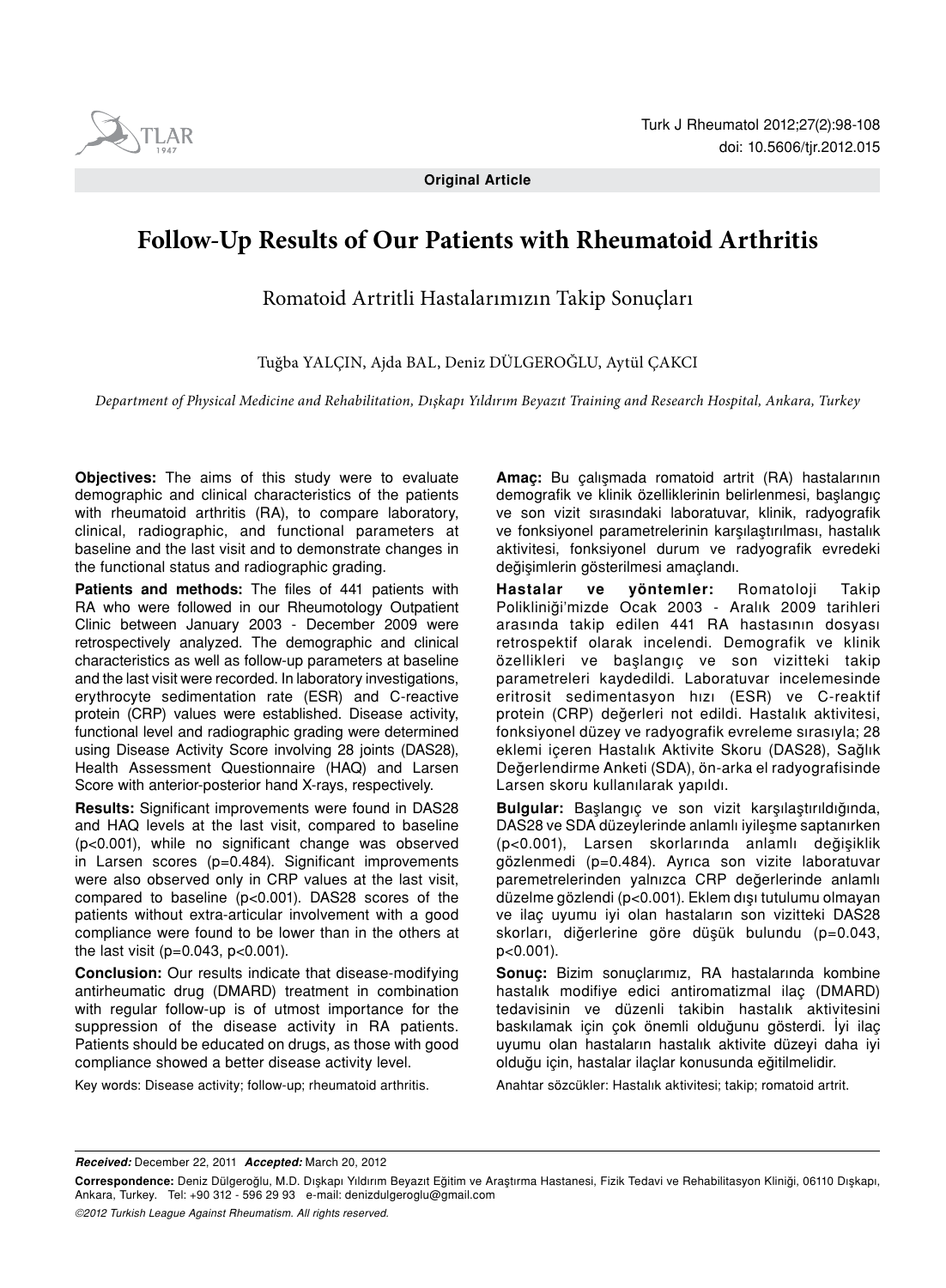Rheumatoid arthritis (RA) is a chronic, inflammatory, systemic, autoimmune disease with an undefined etiology. The disease progress may show differentiation between patients. While some patients exhibit shortterm oligoarticular involvement together with small joint damage, others demonstrate severe polyarticular involvement accompanied by a clear functional failure. Since it affects some organs as well as the musculoskeletal system, it would not be correct to classify RA as merely a joint disease. The aim in treating this disease is to reduce pain and inflammation, keep joint structure and functions, and control systemic involvement.[1]

Assessing results is often difficult in inflammatory diseases of the musculoskeletal system. Detecting potential problems during treatment and evaluating the results are only possible if patients are regularly checked and constantly monitored.[2]

The Tight Control for Rheumatoid Arthritis (TICORA) study compared RA patients who were followed up routinely versus those followed up more intensively and found better results for disease activity, radiographic progression, physical function, and quality of life in the patients with intensive follow-up at no additional cost.[3]

Haraoui<sup>[2]</sup> reported a high value on frequent evaluation of RA patients and also stated that intensive follow-up allowed for the evaluation of patient response to treatment and provided the ability to alter the treatment based on clinical changes.

The aims of this study were to retrospectively evaluate RA patients who were referred to our Rheumatic Diseases Follow-up Outpatient Clinic between 2003-2009, to determine their demographic and clinical characteristics, and to compare laboratory, clinical, radiographic, and functional parameters at first presentation and last visit, thus demonstrating any changes in disease activity, functional status, and radiographic grading.

# **PATIENTS AND METHODS**

Rheumatoid arthritis patients who were admitted to our hospital's Rheumatic Diseases Follow-up Unit between January 2003 - December 2009 and followed up during that same time period were evaluated retrospectively for this study.

The files of 441 patients diagnosed with RA according to the 1987 American College of Rheumatology (ACR) Classification Criteria<sup>[4]</sup> were examined, and their demographic and clinical characteristics and follow-up parameters were recorded. Retrospective data was obtained from the patients' files from their first visit, whereas prospective data from patients' examinations was gathered from their last six months of visits to our facility. In addition, the patients were questioned about drug compliance, exercise habits, physiotherapy cure, and orthosis usage during routine patient checkups for six months in 2009, and their final radiographic evaluations were performed.

The following data was recorded: patients' age, gender, education level, disease duration (months), follow-up time (months), age of disease onset (years), duration of diagnosis (years), drug use information (drugs currently being used), extra-articular involvement, presence of comorbid diseases, and family history. Additionally, the rate of osteoporosis in the patients was investigated. Patients with T scores of -2.5 and under in bone mineral density (BMD) measurements were considered to have osteoporosis.

Drug compliance was investigated with the following two questions during the final patient check-ups: "Do you take your medication at the recommended hours?" and "Do you take the recommended doses of your medication?". A "No" reply to one of these questions was considered as drug noncompliance. Also, the underlying factors (side effects, multiple drug use, inefficacy, forgetfulness, misconceptions, and social factors) regarding the noncompliance were identified.

Twenty-eight joints were evaluated for tenderness and swelling during the initial admission and final check-ups of the RA patients. Rheumatoid nodules and deformities in the hands and legs were noted during musculoskeletal system examinations at the patients' last visit.

Morning stiffness duration, erythrocyte sedimentation rate (ESR) (mm/hour), C-reactive protein (CRP) (mg/L), and rheumatoid factor (RF) (values over 15 IU/ml were positive) levels were measured at initial admission and the last visit.

Bilateral anterior-posterior hand-wrist radiography of the patients taken during their initial admissions and final check-ups were used for radiographic evaluation purposes. The type of RA was recorded as erosive or cystic based on these radiographies. The degree of radiographic joint involvement was assessed using the modified version of the Larsen scoring system developed by Edmonds.<sup>[5]</sup>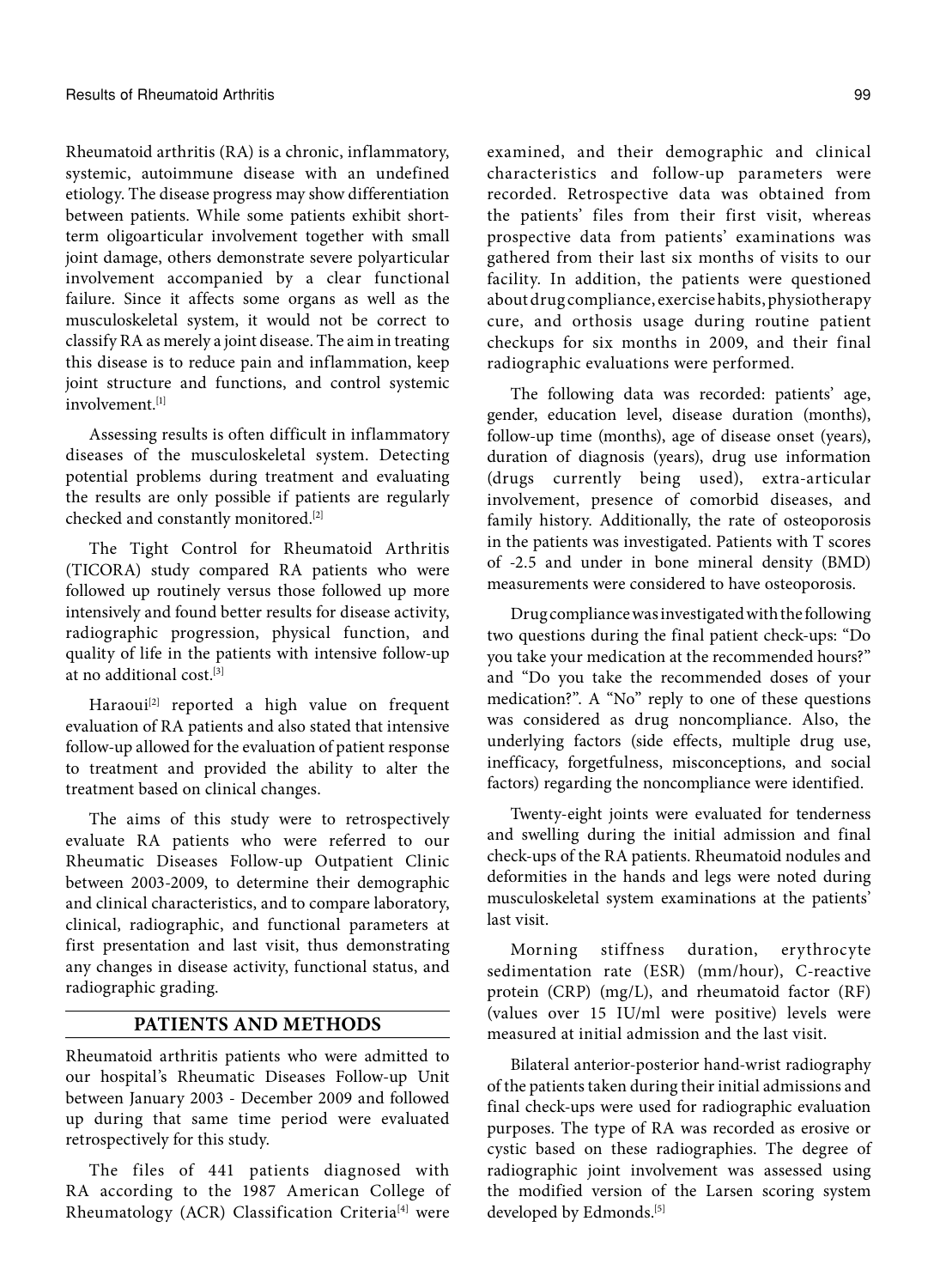| Table 1. Demographic characteristics of patients with<br>rheumatoid arthritis |     |      |                 |           |  |
|-------------------------------------------------------------------------------|-----|------|-----------------|-----------|--|
|                                                                               | n   | $\%$ | $Mean \pm SD$   | Min.-max. |  |
| Age                                                                           |     |      | $54.0 \pm 12.3$ | 18-88     |  |
| Gender                                                                        |     |      |                 |           |  |
| Male                                                                          | 87  | 19.7 |                 |           |  |
| Female                                                                        | 354 | 80.3 |                 |           |  |
| SD: Standard deviation; Min.: Minimum; Max.: Maximum.                         |     |      |                 |           |  |

Patient global assessment was made using a 0-100 mm visual analog scale (VAS), and the pain level was assessed using a Likert scale.

Disease activity was evaluated using the Disease Activity Score-28 (DAS28) and grouped according to the European League Against Rheumatism (EULAR) disease activity criteria.<sup>[6]</sup>

An RA-related functional disability level was determined using the Health Assessment Questionnaire (HAQ), which has been validated and found to be reliable for Turkish.[7]

#### **Statistical analysis**

Data analysis was performed using the Statistical Package for the Social Sciences (SPSS Inc., Chicago, Illinois, USA) for Windows version 11.5 software. The distribution of continuous variables was investigated using the Shapiro-Wilk test, whether they were distributed normally or not. Descriptive statistics for continuous variables were given as mean ± standard deviation or median  $(1^{st}$  quartile-3<sup>rd</sup> quartile). For nominal variables number of cases and percentage was used. The Mann-Whitney U-test was employed to compare the means of groups for two independent samples, and the Kruskal-Wallis test was utilized for more than two independent samples. For continuous variables, the Wilcoxon signed rank test was used, and for nominal variables, the McNemar test was used to evaluate the initial and final data, whether a statistically significant change had occurred within the groups or not. An evaluation of the correlation between continuous variables was performed using Spearman's correlation test. Results of p<0.05 were accepted as significant.

# **RESULTS**

The demographic and clinical characteristics of the patients are presented in Tables 1 and 2. It was found that 46.7% of patients had one or more comorbid disease, and 17.2% of the patients presented with osteoporosis (Table 3). The percentage of RA patients found to have one or more extra-articular involvement was 21.5%, and the most frequent type was pulmonary involvement (Table 4).

Seventy (29.53%) of the 237 cases who underwent final examinations had at least one deformity. The hand and leg deformities in the RA patients are given in Table 5.

Patients' medications, determined at their last follow-up visit, are provided in Table 6. The percentage of patients who underwent combination therapy was 92.7%, and 6.8% had monotherapy. A very small percentage (0.5%) took no drugs. Therefore, determining clinical scores in order to make a statistical comparison between patients who used diseasemodifying antirheumatic drugs (DMARDs) and those who did not was impossible.

Non-medical treatments as recommended to the patients are shown in Table 7, and the drug compliance rate and reasons for noncompliance are given in

| Table 2. Clinical characteristics of patients with rheumatoid arthritis |              |      |                 |               |  |
|-------------------------------------------------------------------------|--------------|------|-----------------|---------------|--|
|                                                                         | $\mathsf{n}$ | $\%$ | $Mean \pm SD$   | Min.-max.     |  |
| Disease duration (year)                                                 |              |      | $11.9 + 9.2$    | $0.04 - 60.0$ |  |
| Age of disease onset (year)                                             |              |      | $42.2 \pm 13.3$ | $6 - 82$      |  |
| Duration of follow-up (month)                                           |              |      | $26.7 \pm 17.8$ | $2 - 65$      |  |
| Diagnostic delay (year)                                                 |              |      | $3.1 \pm 5.5$   | $0 - 39$      |  |
| Family history                                                          | 81           | 18.4 |                 |               |  |
| Type of rheumatoid arthritis                                            |              |      |                 |               |  |
| Erosive                                                                 | 200          | 59.3 |                 |               |  |
| Cystic                                                                  | 137          | 40.7 |                 |               |  |
| Rheumatoid nodule                                                       | 33           | 7.5  |                 |               |  |
| Extra-articular involvement                                             | 95           | 21.5 |                 |               |  |
| Comorbid disease                                                        | 206          | 46.7 |                 |               |  |
| Rheumatoid factor positivity                                            | 262          | 59.4 |                 |               |  |
| SD: Standard deviation; Min.: Minimum; Max.: Maximum.                   |              |      |                 |               |  |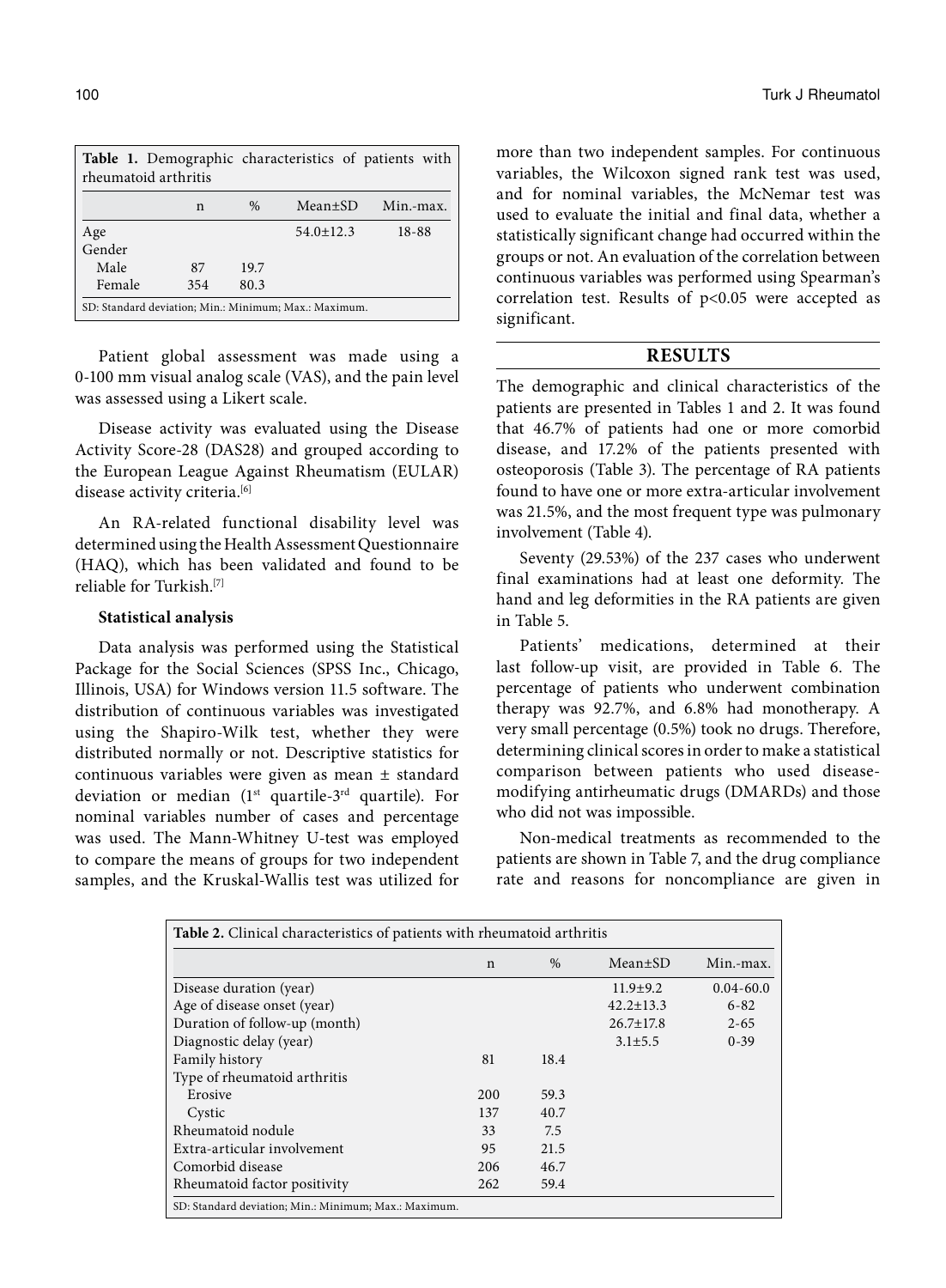| <b>Table 3.</b> Comorbid diseases for patients with rheumatoid<br>arthritis |     |      |
|-----------------------------------------------------------------------------|-----|------|
|                                                                             | n   | $\%$ |
| Hypertension                                                                | 140 | 67.9 |
| Diabetes mellitus                                                           | 54  | 26.2 |
| Hypothyroidism                                                              | 25  | 12.1 |
| Hyperthyroidism                                                             | 23  | 11.1 |
| Chronic obstructive pulmonary disease                                       | 12  | 5.8  |
| Hyperlipidemia                                                              | 12  | 5.8  |
| Congestive heart failure                                                    | 8   | 3.8  |
| Tuberculosis                                                                | 5   | 2.4  |
| Arrhythmia                                                                  |     | 0.5  |

Table 8. The side effects caused by DMARDs are provided in Table 9.

A comparison of clinical and laboratory characteristics of RA patients during their initial admission and final check-ups revealed a statistically meaningful improvement in morning stiffness duration, pain level, patient global assessment, number of swollen and tender joints, CRP value, and DAS28 and HAQ scores is shown in Table 10. There were no statistically meaningful changes in the ESR and Larsen scores (Table 11). Despite there being no statistical changes in the Larsen score, radiological damage progression was found in 29.3% of the cases, even with the Larsen score remaining constant in 59.5% of the cases.

Disease activities of the RA patients, measured during the initial admission and final checkups and classified according to the EULAR disease activity criteria as remission, mild, moderate, and high, are shown in Figure 1.

Correlation analysis between the HAQ value and the Larsen score as well as the number of tender and swollen joints is shown in Table 12.

| <b>Table 5.</b> Deformities of patients with rheumatoid arthritis |      |  |  |
|-------------------------------------------------------------------|------|--|--|
| n                                                                 | $\%$ |  |  |
|                                                                   |      |  |  |
| 19                                                                | 27.1 |  |  |
| 18                                                                | 25.7 |  |  |
| 16                                                                | 22.8 |  |  |
| 13                                                                | 18.5 |  |  |
| 5                                                                 | 7.1  |  |  |
|                                                                   |      |  |  |
| 18                                                                | 25.7 |  |  |
| 16                                                                | 22.8 |  |  |
| 4                                                                 | 5.7  |  |  |
| 3                                                                 | 4.2  |  |  |
|                                                                   | 1.4  |  |  |
|                                                                   |      |  |  |

| Table 4. Extra-articular involvement of patients with<br>rheumatoid arthritis |                |      |
|-------------------------------------------------------------------------------|----------------|------|
|                                                                               | $\mathbf n$    | $\%$ |
| Pulmonary                                                                     | 54             | 56.8 |
| Sjögren's syndrome                                                            | 16             | 16.8 |
| Eye                                                                           | 13             | 13.6 |
| Hematological                                                                 | 11             | 11.5 |
| Renal                                                                         | 8              | 8.4  |
| Vasculitis                                                                    | 3              | 3.1  |
| Skin                                                                          | $\mathfrak{D}$ | 2.1  |
| Cardiac                                                                       |                | 1.0  |
| Lymph edema                                                                   |                | 1.0  |
| Amyloidosis                                                                   |                | 1.0  |

Comparison of the final DAS28 score and extraarticular involvement along with drug compliance are provided in Table 13.

# **DISCUSSION**

We retrospectively evaluated 441 RA patients who were followed up at our Rheumatic Diseases Followup Clinic. The patients' final examinations, disease activities, and functional status revealed statistically significant improvement compared with their initial states. Radiological damage did not progress, and the majority of patients had drug compliance. A meaningful correlation was found between the final HAQ levels and the Larsen scores when compared with the number of tender and swollen joint.

The purpose of RA therapy is to put the disease into remission within a short period of time and maintain it for an extended period, thus preventing the emergence of complications and freeing the patient for daily life activities. One of the early arthritis evaluation recommendations published by the EULAR in 2007 contains the number of sensitive and swollen joints,

| Table 6. Medications of patients with rheumatoid arthritis |                |               |  |
|------------------------------------------------------------|----------------|---------------|--|
|                                                            | n              | $\frac{0}{0}$ |  |
| Drugs                                                      |                |               |  |
| None                                                       | $\mathfrak{D}$ | 0.5           |  |
| Monotherapy                                                | 30             | 6.8           |  |
| Combination therapy                                        | 409            | 92.7          |  |
| Drugs                                                      |                |               |  |
| <b>NSAID</b>                                               | 357            | 81.0          |  |
| Sulfasalazine                                              | 303            | 68.7          |  |
| Methotrexate                                               | 257            | 58.3          |  |
| Hydroxychlorochine                                         | 122            | 27.7          |  |
| Leflunomide                                                | 83             | 18.8          |  |
| Corticosteroid                                             | 65             | 14.7          |  |
| NSAID: Nonsteroidal Antiinflammatory Drugs.                |                |               |  |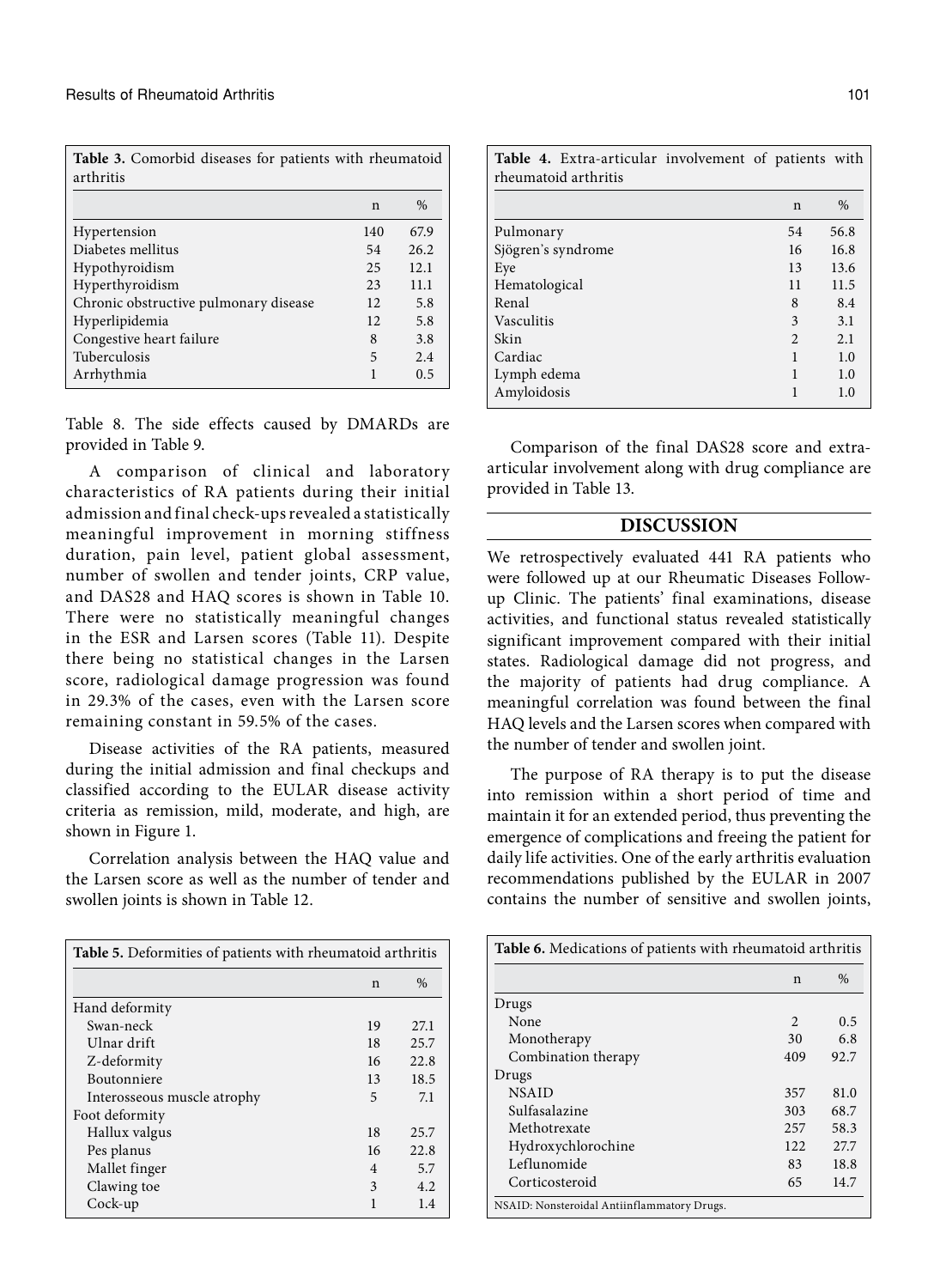| Table 7. Non-medical treatments for patients with |  |    |               |
|---------------------------------------------------|--|----|---------------|
| rheumatoid arthritis                              |  |    |               |
|                                                   |  | n  | $\frac{0}{0}$ |
| Physical therapy                                  |  | 86 | 19.5          |
| Exercise                                          |  | 45 | 10.2          |
| Orthosis                                          |  | 34 | 7.7           |

global evaluation of the patient and the doctor, followups in one to three month intervals, requisition of X-rays every six to 12 months in order to determine structural damage, and the employment of a functional measurement instrument, such as the HAQ, in disease activity monitoring.<sup>[8]</sup>

The aim of the follow-ups is to be able to control disease activity, identify any drug side effects, see the deformities in the joints and take appropriate measures to help the patient deal with them, evaluate any accompanying psychological problems and provide counseling if needed, and increase the patients' compliance with the disease and the therapy.[2]

In our study, the female/male ratio was about 4/1. This ratio is in keeping with previous studies.<sup>[9,10]</sup>

Sany et al.<sup>[10]</sup> in their study with French RA patients found the average age of disease onset to be 44 years old, and our study had a similar age of 42.

The delay between the disease onset and diagnosis in RA is reported to be nine months on average. $[11]$  We found this time to be longer. This data might suggest that patients referred with joint complaints should be examined with particular attention paid to the possibility of RA.

Erosions, which are the signs of structural damage in RA, occur during the initial two-year early period of the disease. Radiological erosion was found in 59.3% of the patients in our study. Another study showed that 75.2% of the patients had erosion.<sup>[12]</sup>

Our study found the rheumatoid nodule rate to be 7.5%. In another study conducted in our country, the nodule rate was again found to be 7.5%.[9] Carmona et al.[13] reported the nodule rate in Spanish patients to be 24.5%. This data possibly suggests that RA presents with fewer nodules in Turkey and that the disease presents differently in various geographical regions.

Our study found extra-articular involvement to be 21.5%, but we evaluated nodule presence as a result of extra-articular involvement, which can

| <b>Table 8.</b> Status of drug treatment compliance of patients<br>with rheumatoid arthritis |                |               |  |
|----------------------------------------------------------------------------------------------|----------------|---------------|--|
|                                                                                              | n              | $\frac{0}{0}$ |  |
| Compliance                                                                                   | 36             | 15.4          |  |
| No                                                                                           | 198            | 84.6          |  |
| Yes                                                                                          |                |               |  |
| Reasons for noncompliance                                                                    |                |               |  |
| Side effects                                                                                 | 20             | 55.6          |  |
| Amnesia                                                                                      | 8              | 22.2.         |  |
| Inefficiency                                                                                 | 5              | 13.9          |  |
| Multiple drug treatments                                                                     | 4              | 11.1          |  |
| Social factors                                                                               | $\mathfrak{D}$ | 5.6           |  |

cause an increased extra-articular involvement rate. The study of Calgüneri et al.<sup>[14]</sup> similarly reported extra-articular involvement to be 38.4%. In order of frequency, they found rheumatoid nodules in 18.1% of the patients, secondary Sjögren's syndrome in 11.4%, pulmonary involvement in 4.8%, Livedo reticularis in 4.8%, Raynaud's phenomenon in 3%, carpal tunnel syndrome in 2.8%, vasculitis in 1.3%, amyloidosis in 1.1%, and Felty syndrome in 0.3%.<sup>[14]</sup> In our study, pulmonary involvement was found to be the most common type of involvement other than

| Table 9. Adverse affects of disease-modifying antirheumatic<br>drugs |                |               |
|----------------------------------------------------------------------|----------------|---------------|
|                                                                      | $\mathsf{n}$   | $\frac{0}{0}$ |
| Methotrexate                                                         |                |               |
| Gastrointestinal                                                     | 107            | 69.4          |
| Hepatotoxicity                                                       | 21             | 13.6          |
| Pulmonary                                                            | 10             | 6.4           |
| Mucosal ulceration                                                   | 10             | 6.4           |
| Hematological                                                        | 8              | 5.1           |
| Pruritus                                                             | $\mathfrak{D}$ | 1.2           |
| Sulfasalazine                                                        |                |               |
| Gastrointestinal                                                     | 18             | 36            |
| Hepatotoxicity                                                       | 9              | 18            |
| Nephrotoxicity                                                       | 8              | 16            |
| Hematological                                                        | 8              | 16            |
| Pruritus                                                             | 7              | 14            |
| Leflunomide                                                          |                |               |
| Hepatotoxicity                                                       | 7              | 25.9          |
| Pruritus                                                             | 6              | 22.2          |
| Gastrointestinal                                                     | 5              | 18.5          |
| Hematological                                                        | 3              | 11.1          |
| Nephrotoxicity                                                       | $\overline{2}$ | 7.4           |
| Pulmonary                                                            | $\overline{2}$ | 7.4           |
| High blood pressure                                                  | $\overline{2}$ | 7.4           |
| Mucosal ulceration                                                   | 1              | 3.7           |
| Hydroxychlorochine                                                   |                |               |
| Retinal toxicity                                                     | 15             | 83.3          |
| Gastrointestinal                                                     | $\overline{2}$ | 11.1          |
| Pruritus                                                             | 1              | 5.5           |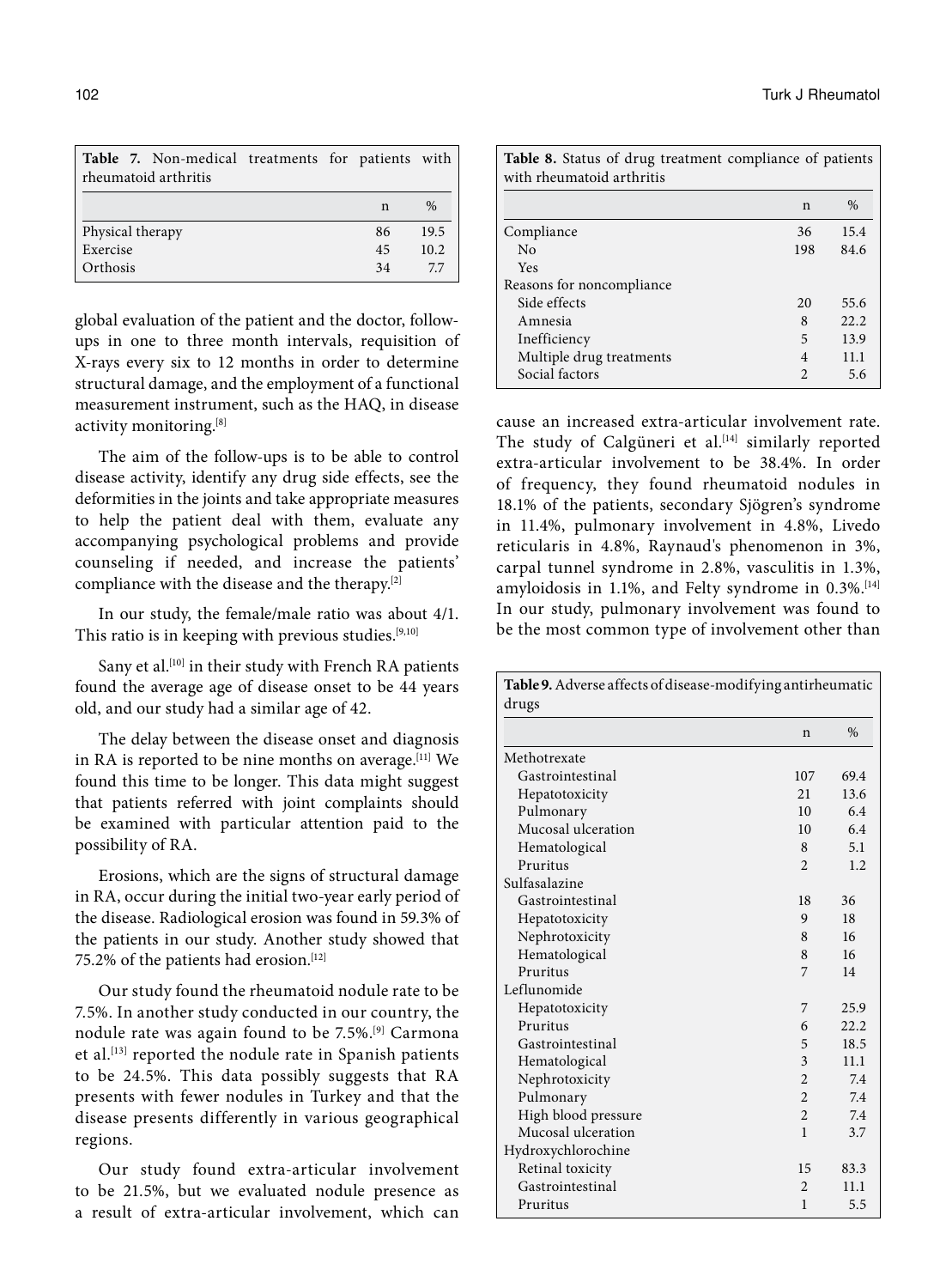|                              |                | First visit<br>Last visit      |                |                               |               |
|------------------------------|----------------|--------------------------------|----------------|-------------------------------|---------------|
|                              | Median         | $1st$ quartile- $3rd$ quartile | Median         | $(1st quartile-3rd quartile)$ | $\mathcal{P}$ |
| Duration of morning          |                |                                |                |                               |               |
| stiffness (hour)             | 0.5            | $0-1$                          | 0.1            | $0 - 0.5$                     | < 0.001       |
| Pain (Likert, 0-5)           | $\overline{2}$ | $1 - 3$                        | $\overline{2}$ | $1-2$                         | < 0.001       |
| Patient global assessment    |                |                                |                |                               |               |
| $(VAS, 0-100$ mm $)$         | 50             | $30 - 70$                      | 50             | $20 - 50$                     | < 0.001       |
| Swollen joint                | 1              | $0 - 3$                        | $\Omega$       | $0-1$                         | < 0.001       |
| Tender joint                 | 6              | $2 - 13$                       | $\overline{2}$ | $0 - 6$                       | < 0.001       |
| C-reactive protein $(mg/dl)$ | 8.5            | $3.6 - 20.1$                   | 6.4            | $3.2 - 13.4$                  | < 0.001       |
| $ESR$ (mm/h)                 | 27             | $17 - 44$                      | 27             | $18 - 39$                     | 0.362         |
| DAS <sub>28</sub>            | 4.75           | 3.78-5.58                      | 3.78           | 2.76-4.54                     | < 0.001       |
| <b>HAQ</b>                   | 0.87           | $0.5 - 1.4$                    | 0.5            | $0.2 - 1.0$                   | < 0.001       |
| Larsen score                 | 24             | $24 - 30$                      | 24             | $0 - 30$                      | 0.484         |

rheumatoid nodules. These were followed by the presence of secondary Sjögren's syndrome and eye and hematological involvements.

In our study, 29.5% of cases showed no hand or leg deformities. Baysal et al.<sup>[15]</sup> in their study, found the most common form of leg deformity to be pes planus, whereas we found the most common form to be hallux valgus. This data reveals the need for the use of an orthosis that prevents and corrects deformities in order to increase patient functionality.

Hypertension was the most frequently presented disease with our RA patients. It has been reported that the incidence of hypertension increases in RA patients compared with the general population. This is most likely triggered by inflammation.<sup>[16]</sup>

Rheumatoid factor was found to be positive in 60-80% of RA patients.[17] In the aforementioned study by Calgüneri et al.,<sup>[14]</sup> 68.3% of patients were found to be RF positive, whereas RF positivity was 72.2% in the multi-centered study of Bodur et al.<sup>[9]</sup> In our study, RF positivity was 59.4%, which is lower than in previous studies. The lower rate of RF positivity most probably comes from the calibration difference between laboratories.

| Table 11. Correlations between the changes in the Larsen                |          |       |  |  |  |
|-------------------------------------------------------------------------|----------|-------|--|--|--|
| Score, DAS28, the first HAQ, and disease duration                       |          |       |  |  |  |
| r<br>р                                                                  |          |       |  |  |  |
| Changes in DAS28                                                        | $-0.015$ | 0.791 |  |  |  |
| First HAO                                                               | 0.066    | 0.307 |  |  |  |
| Disease duration<br>< 0.001<br>0.195                                    |          |       |  |  |  |
| DAS28: Disease Activity Score-28; HAQ: Health Assessment Questionnaire. |          |       |  |  |  |

Therapeutic approaches to RA have undergone changes over time with a better understanding of the efficacies and side effects of available drugs and the introduction of new therapy agents. Combination therapy was preferred in the RA patients that we followed. The steroid usage rate in our cases was found to be lower than other studies.[9] Although there have been patients who used small-dose steroids for extended periods at our clinic, they are normally used as a ''bridge therapy'' until signs emerge of the efficacy of the DMARDs. Therefore, only a minority of our patients used steroids for extended periods.

Our study examined whether patients had drug compliance and also looked at the underlying causes for non-compliance. We found that 84.6% of the patients we were able to question had complaints about the dosage and administration period of the prescribed drugs. In a study by Tuncay et al.,<sup>[18]</sup> it was observed that 11.6% of 86 RA patients followed for one year were constantly noncompliant. In our study, the higher number of patients might have increased the noncompliance rate. A study that explored the factors which underly drug noncompliance demonstrated that patients neglected to take the drugs mostly due to their side effects. Forgetfulness was the second most common reason for noncompliance, with inefficacy being the third and multiple drug use being the fourth, The "termination of social security benefits" or "inability to afford medicines" were underlying socioeconomic factors for noncompliance. The study by Tuncay et al.<sup>[18]</sup> also found that forgetfulness was the most common cause of patient noncompliance, with the second reason being dyspeptic complaints. These results show that forgetfulness is the most important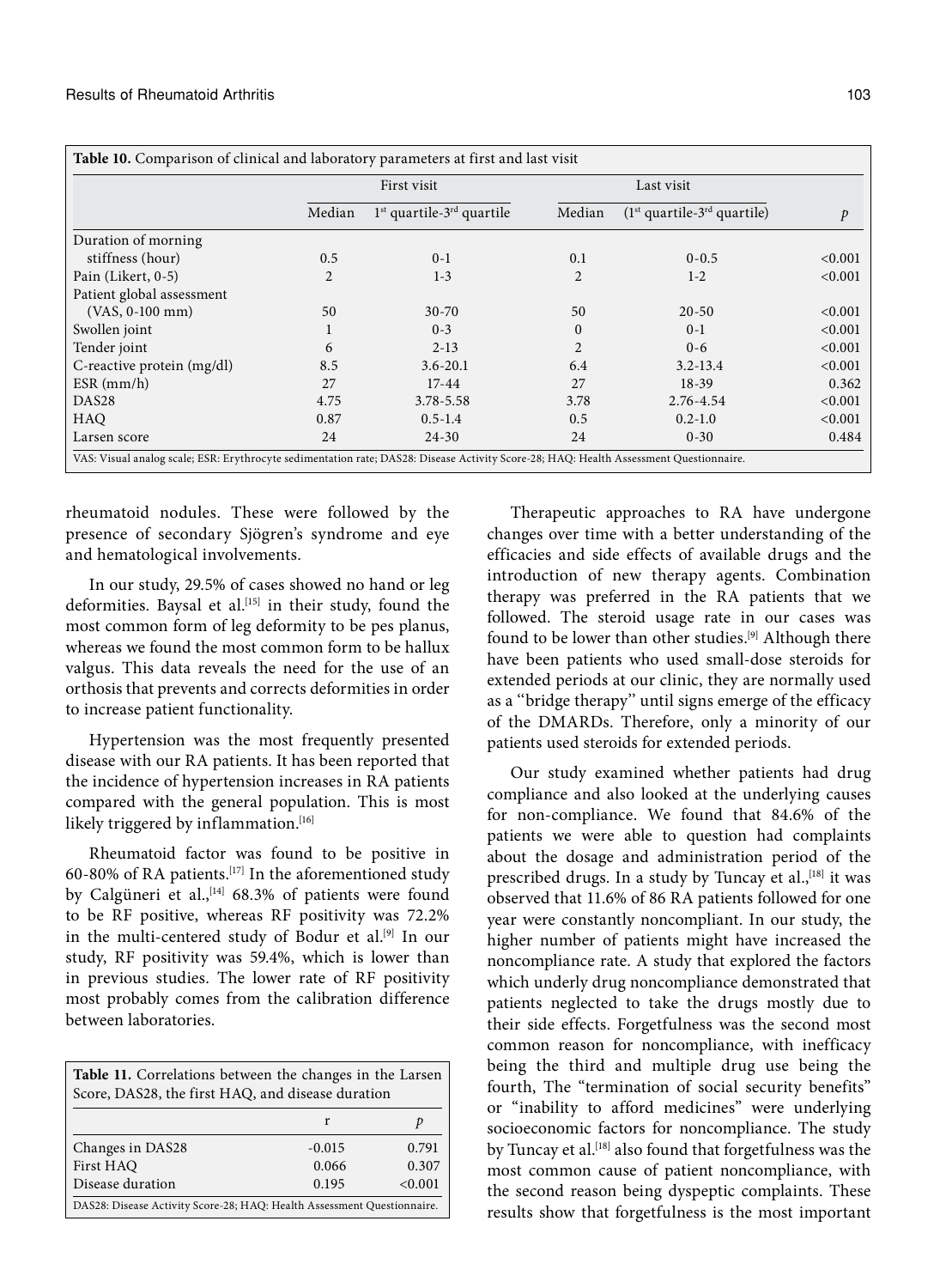

**Figure 1.** Activity levels of rheumatoid arthritis patients at first and last visit. DAS28 ≤2.6; Remission >2.6-≤3.2; Mild disease activity >3.2-≤5.1; Moderate disease activity >5.1 High disease activity.

factor in drug noncompliance in RA patients. Devising charts to remind the patients to take their drugs or having family member support could provide solutions to this problem.

We also determined the number of patients in our study who experienced drug side effects and the types of side effects that afflicted them. More patients (34.9%) were found to experience side effects due to methotrexate (MTX) usage. Gastrointestinal (GIS) and hepatic side effects are most frequently encountered in MTX therapy.[19] In our study, GIS side effects were found to be the most frequent, depending on MTX usage, and this was in agreement with the literature. The next most common side effects were hepatotoxicity, pulmonary involvement, mucosal ulceration, hematological side effects, and pruritus. As a result, the MTX therapy in 37.6% of the patients was discontinued, folic acid was added to the therapy in 46.1% of patients, and the subcutaneous MTX form was introduced in 9.7% of the patients for cases of gastrointestinal tolerance. Numerous studies, including a meta-analysis, exposed that folic acid and folinic acid reduced nausea and mucous membrane ulcerations, which are the primary side effects of MTX.<sup>[20]</sup> Administration of folic acid

**Table 12.** Correlation between the last HAQ score and the last Larsen score along with an account of swollen and tender joints r *p* Larsen score 0.129 0.046 Swollen joint 0.239 <0.001 Tender joint 0.598 <0.001 HAQ: Health Assessment Questionnaire.

with MTX therapy in RA patients, started from the onset of the disease, could prove to be effective in reducing GIS side effects. Another alternative is the introduction of the subcutaneous form of MTX.

In a study which focused on a five-year follow-up of 102 RA patients receiving sulfasalazine (SSZ) therapy, the side effect rate was found to be 25.4%, with the most common side effects being GIS in nature.[21] In our study, side effects were found with SSZ usage in 16.5% of patients, with those associated with GIS issues being the most frequent. This type of therapy was discontinued in 84% of cases observed with side effects, and the dosage was reduced in the others.

The rate of side effects for leflunomide (LEF) was 6.3%. A study conducted in our country reported that LEF was discontinued due to hematological side effects and hepatotoxicity.[22] In our study, hepatotoxicity was found to be the most common side effect connected with LEF usage, followed by pruritus and GIS side effects.

The most severe side effect observed with hydroxychlorochine (HCQ) is retinal toxicity, which can result in loss of sight. Therefore, it should be emphazed that patients with RA need to be examined by an ophthalmologist prior to starting an antimalarial therapy, and there should be subsequent routine checks.[23] In our study, we found that 4% of the patients showed side effects with HCQ, 83.3% of which were retinal toxicity. In these cases, HCQ therapy was discontinued.

We also identified non-medical therapy practices which had been recommended to the patients. A study by Vliet Vlieland<sup>[24]</sup> showed strong evidence for the efficacy of exercise and less evidence for joint protection programs, orthosis usage, and electrophysical modalities. Our study found that 19.5% of the patients received a minimum of one type of physical therapy throughout their disease period. The rate of exercising patients remained as low as 10.2%. The reason for the this might be lower education levels. When diagnosed, patients should be briefed and encouraged to exercise. The influence of non-medical therapy practices need not be ignored as they provide another link in the chain to aid the patients. We found that 8.4% of the patients were using orthosis, with the most common being insoles for pes planus and hand-wrist splints for carpal tunnel syndrome and ulnar drift.

Many studies have emphasized the importance of regular evaluation, and it has been suggested that such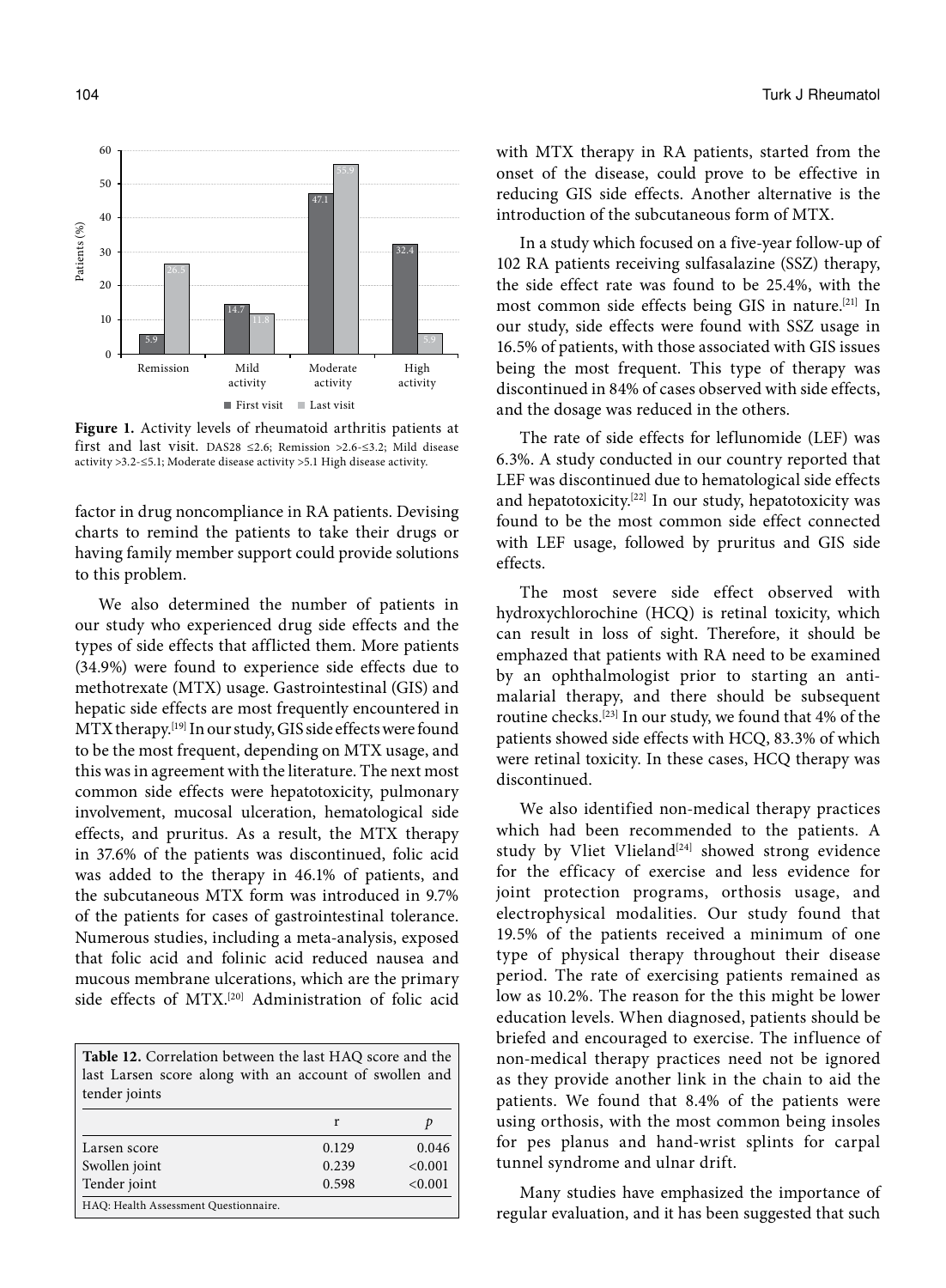| Table 13. Correlation between the DAS28 score and extra-articular involvement and drug<br>treatment compliance |        |                                         |         |  |  |
|----------------------------------------------------------------------------------------------------------------|--------|-----------------------------------------|---------|--|--|
|                                                                                                                |        | DAS <sub>28</sub>                       |         |  |  |
|                                                                                                                | Median | $1st$ quartile-3 <sup>rd</sup> quartile | p       |  |  |
| Extra-articular involvement                                                                                    |        |                                         |         |  |  |
| N <sub>0</sub>                                                                                                 | 3.62   | 2.72-4.47                               | 0.043   |  |  |
| Yes                                                                                                            | 3.95   | 2.91-4.81                               | 0.043   |  |  |
| Drug treatment compliance                                                                                      |        |                                         |         |  |  |
| No                                                                                                             | 4.62   | 3.34-5.39                               | < 0.001 |  |  |
| Yes                                                                                                            | 3.47   | $2.71 - 4.29$                           | < 0.001 |  |  |
| DAS28: Disease Activity Score-28.                                                                              |        |                                         |         |  |  |

an intensive follow-up allows for better evaluation of the patients' response to therapy and improved results in disease activity, radiographic progression, physical function, and quality of life.<sup>[2,3]</sup> To follow up our RA patients, we have been using morning stiffness duration, number of sensitive and swollen joints, global assessments of the patient and the doctor, and pain level along with ESR and CRP values in order to monitor disease activity. In this study, a meaningful improvement was observed in morning stiffness duration, pain level, patient global assessment, and the number of sensitive and swollen joints in the patients' final follow-ups.

In the TICORA study, 55 RA patients were intensively followed up while 55 others were followed up in a routine fashion. They were monitored and compared for a period of 18 months. As a result, an improvement was found in sensitive joint, swollen joint, pain level, ESR, and CRP as well as in patient and doctor global assessments in both groups, with the ratio being higher in the patients followed more intensively.[3]

In the Computer Assisted Management in Early Rheumatoid Arthritis (CAMERA) study, 299 RA patients were followed up for a period of four years. The patients were classified into two groups: patients under a one-month interval intensive follow-up with a computer-controlled system and patients under a classical quarterly routine follow-up. Both groups were treated with the same dosage of MTX. Two years later, 50% of the intensively followed patients and 37% of the classically followed patients had been in remission for at least six months. Sensitive joint, swollen joint, ESR, and pain levels of both groups generally showed an improvement.[25]

In the TICORA and CAMERA studies, [3,25] a meaningful improvement was detected in the ESR and CRP levels as well as for acute-phase reactants, but in our study, only the CRP level showed significant improvement. As ESR is dependent upon plasma fibrinogen levels, it rises and improves later than CRP. As CRP's half-life is short, it is quickly restored to its normal value once the inflammation is over.[26] These results reinforce the view that the CRP level is more valuable for inflammation follow-ups.

Our study struggled to produce answers to the following questions: "How well did we treat the patients?" and "What is our disease activity score and remission rate at the end of the therapy?". A meaningful improvement was discovered in DAS28 scores compared with the scores at the onset of followup. When we grouped our results according to the EULAR disease activity criteria, it was found that the rate of patients with high disease activity was reduced in the final check-up compared with the initial admission, that the rate of patients in moderate disease activity remained nearly the same, and that the patient rates in mild disease activity and remission significantly increased. These findings demonstrated that a large portion of the patients benefited from therapy and follow-up, but some of them still needed additional therapy. Even in early-stage RA, remission rates do not go beyond 50-60% in the best series. Besides, there is limited data on the sustainability of remission.[27] Future goals include finding the best therapy for all patients and finding a cure for the disease.

Our study found disease activity was lower in the group with drug compliance. The high number of patients and extended monitoring period in our study also need consideration. This data might suggest drug compliance is important in controlling disease activity in RA; therefore, the patients need to be informed of this in order to increase their participation in therapy.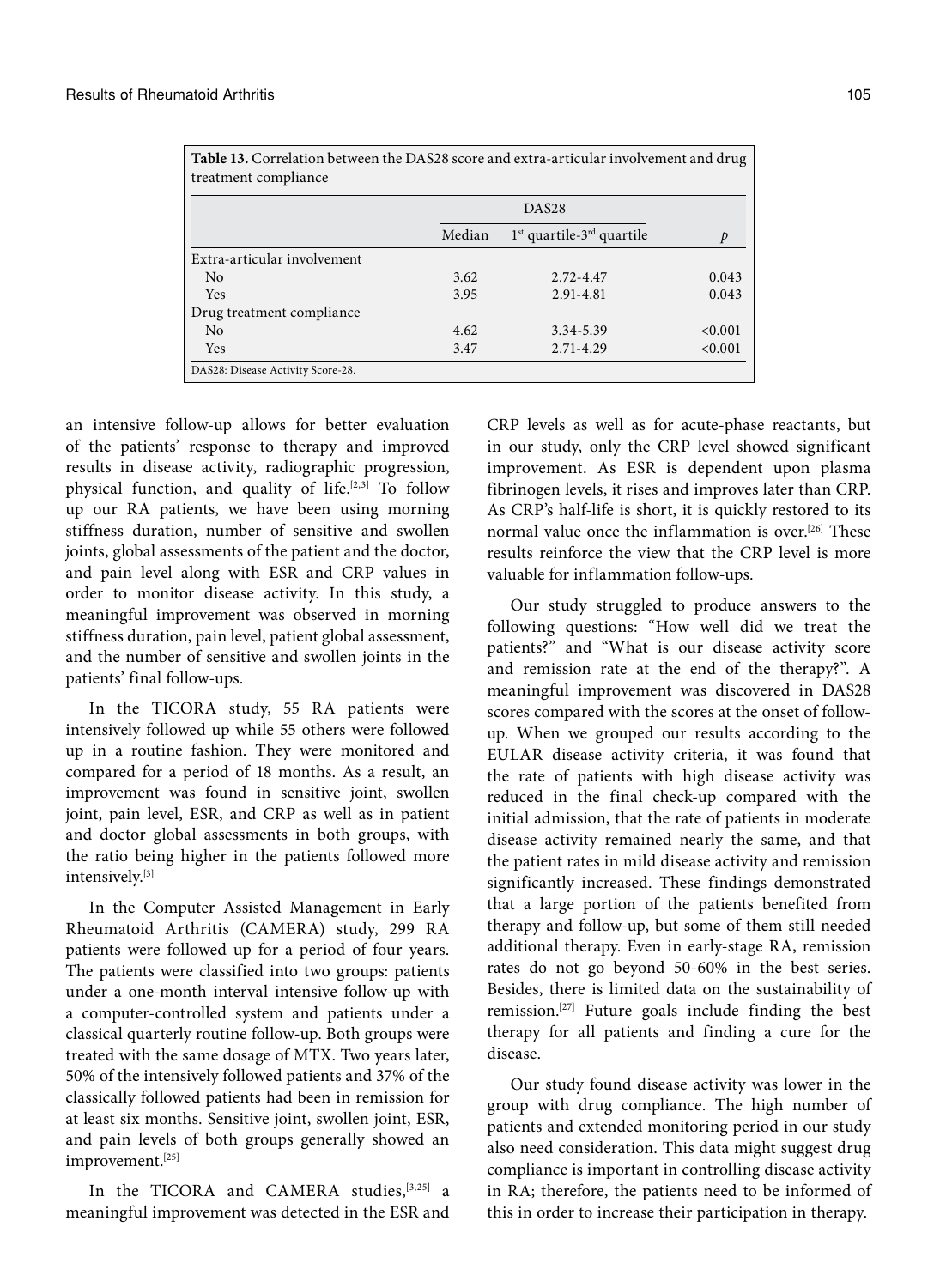In a study by Nyhäll-Wåhlin et al.,<sup>[28]</sup> it was demonstrated that the risk of extra-articular involvement was higher during the two-year follow-up after diagnosis with RA in patients with high disease activity and disability and that these patients had worse prognoses. Likewise, our findings showed that disease activity was lower in the group with no extra-articular involvement, thus extra-articular involvement should be considered in patients with high disease activity.

The patients' functional levels as well as their disease activity levels need to be evaluated. The HAQ score is the most important functional indicator in determining "restrictedness", loss of labor, and mortality in advance. Therefore, it is one of the factors affecting prognosis in early-stage RA.<sup>[29]</sup> In the Combination Therapy in Early Rheumatoid Arthritis (COBRA) study and the Finnish Rheumatoid Combination Therapy (FIN-RACo) trial study, it was demonstrated that there were lower functional losses in five-year follow-ups, depending on the combination therapy.<sup>[30,31]</sup> Our data also found a meaningful improvement in the patients' functional disabilities after comparison of their HAQ scores during their initial admission and final checkups. Another study followed 191 RA patients for five years, and the number of sensitive joints, pain level, disease activity level, and radiological progression along with ESR and CRP levels were found to be the predictive factors on the HAQ score.<sup>[32]</sup> In a study by Başkan et al.<sup>[33]</sup> it was found that there was a relationship between the HAQ and disease time, pain level, number of sensitive joints, Ritchie articular index (RAI), and laboratory parameters (ESR, CRP) in female patients, whereas male patients showed no relationship between the HAQ and disease time and laboratory parameters. There was only a relationship with the Larsen scores. In our study, a meaningful correlation was also found between the final check-up HAQ score and a combination of the final Larsen score and the number of sensitive and swollen joints. These results may indicate that functional levels were most affected by the number of sensitive and swollen joints.

In our study, the Larsen score was used to evaluate radiological damage. No meaningful difference was found in the increase between the change in our cases at onset and the final Larsen scores. Radiological progression was discontinued in 59.5% of our patients, and radiological damage progressed in 29.3%. While Kremer and Lee<sup>[34]</sup> argued that long-term therapy with MTX inhibits the radiographic progression of RA, Pullar et al.<sup>[35]</sup> reported that SSZ significantly reduced joint destruction. However, Uğur et al.<sup>[36]</sup> demonstrated

106 Turk J Rheumatol

in their cohort that radiological progression continued after a one-year follow-up period and that joint damage also continued to increase in patients who stayed in remission.

Li et al.<sup>[37]</sup> found a meaningful relationship between disease time and the Larsen score. In another study, a weak correlation was revealed between the HAQ score and the Larsen score, whereas in a study done in our country, the Larsen score was related to disease duration in female patients and the HAQ in male patients.[33,38] However, in our study, we found that the progression in the Larsen score increased parallel to an extension in disease duration and found no correlation between the change in the Larsen score and the functional level at onset and change in disease activity. In light of this data, despite today's RA therapy approaches, it is possible to conclude that radiological progression is still inevitable in patients who are in the advanced stages of the disease.

## **Declaration of conflicting interests**

The authors declared no conflicts of interest with respect to the authorship and/or publication of this article.

# **Funding**

The authors received no financial support for the research and/or authorship of this article.

## **REFERENCES**

- 1. Lipsky PE. Rheumatoid arthritis. In: Kasper DL, Braunwald E, Fauci AS, Hauser SL, Longo DL, Jameson JL, editors. Harrison's principles of internal medicine. New York: McGraw-Hill; 2005. p. 1968-77.
- 2. Haraoui B. Assessment and management of rheumatoid arthritis. J Rheumatol Suppl 2009;82:2-10.
- 3. Grigor C, Capell H, Stirling A, McMahon AD, Lock P, Vallance R, et al. Effect of a treatment strategy of tight control for rheumatoid arthritis (the TICORA study): a single-blind randomised controlled trial. Lancet 2004;364:263-9.
- 4. Arnett FC, Edworthy SM, Bloch DA, McShane DJ, Fries JF, Cooper NS, et al. The American Rheumatism Association 1987 revised criteria for the classification of rheumatoid arthritis. Arthritis Rheum 1988;31:315-24.
- 5. Edmonds J, Saudan A, Lassere M, Scott D. Introduction to reading radiographs by the Scott modification of the Larsen method. J Rheumatol 1999;26:740-2.
- 6. van Gestel AM, Prevoo ML, van 't Hof MA, van Rijswijk MH, van de Putte LB, van Riel PL. Development and validation of the European League Against Rheumatism response criteria for rheumatoid arthritis. Comparison with the preliminary American College of Rheumatology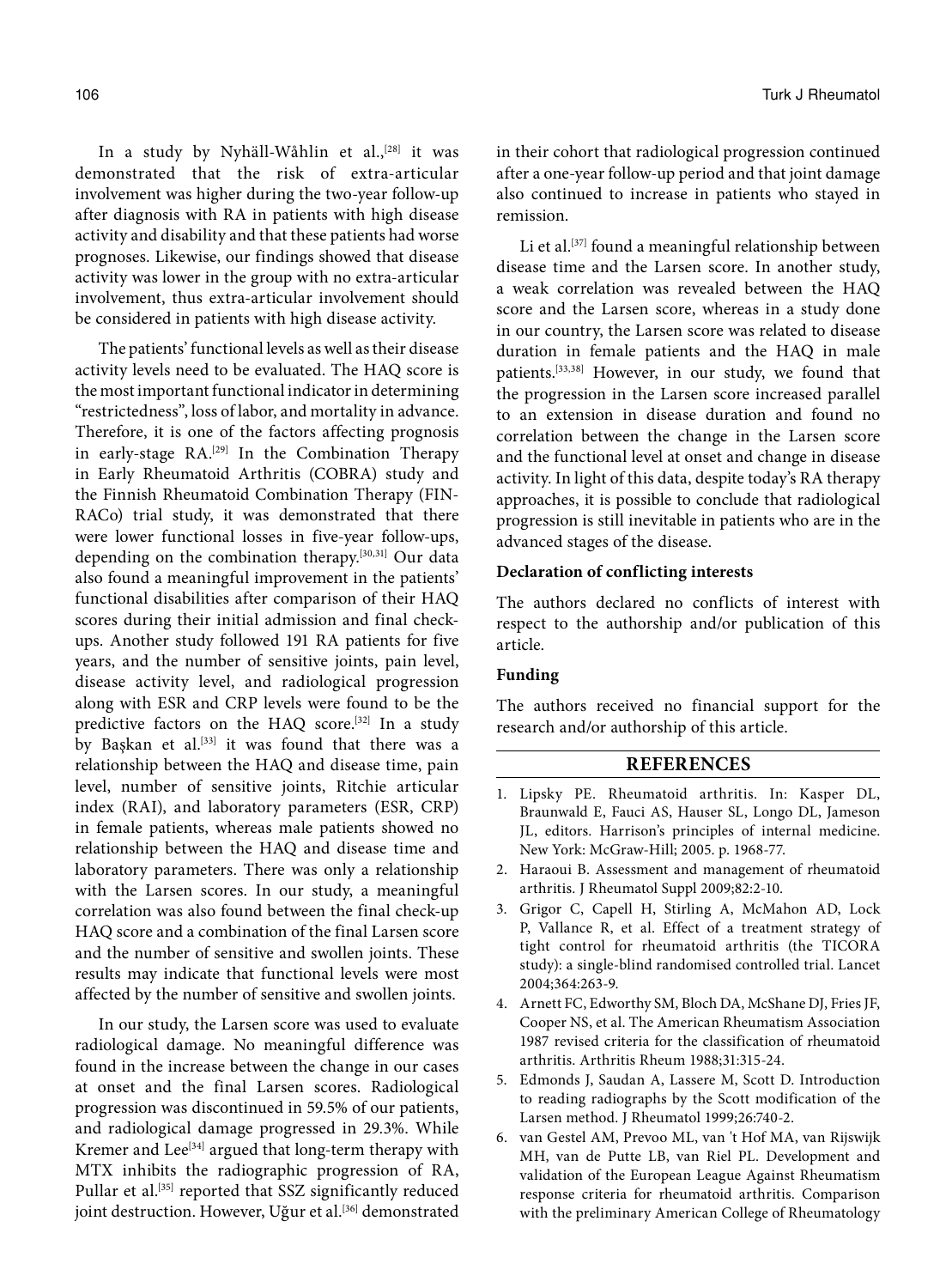and the World Health Organization/International League Against Rheumatism Criteria. Arthritis Rheum 1996;39:34-40.

- 7. Küçükdeveci AA, Sahin H, Ataman S, Griffiths B, Tennant A. Issues in cross-cultural validity: example from the adaptation, reliability, and validity testing of a Turkish version of the Stanford Health Assessment Questionnaire. Arthritis Rheum 2004;51:14-9.
- 8. Combe B, Landewe R, Lukas C, Bolosiu HD, Breedveld F, Dougados M, et al. EULAR recommendations for the management of early arthritis: report of a task force of the European Standing Committee for International Clinical Studies Including Therapeutics (ESCISIT). Ann Rheum Dis 2007;66:34-45.
- 9. Bodur H, Ataman S, Akbulut L, Evcik D, Kavuncu V, Kaya T, et al. Characteristics and medical management of patients with rheumatoid arthritis and ankylosing spondylitis. Clin Rheumatol 2008;27:1119-25.
- 10. Sany J, Bourgeois P, Saraux A, Durieux S, Lafuma A, Daurès JP, et al. Characteristics of patients with rheumatoid arthritis in France: a study of 1109 patients managed by hospital based rheumatologists. Ann Rheum Dis 2004;63:1235-40.
- 11. van Aken J, van Bilsen JH, Allaart CF, Huizinga TW, Breedveld FC. The Leiden Early Arthritis Clinic. Clin Exp Rheumatol 2003;21:S100-5.
- 12. Østergaard M, Ejbjerg B, Szkudlarek M. Imaging in early rheumatoid arthritis: roles of magnetic resonance imaging, ultrasonography, conventional radiography and computed tomography. Best Pract Res Clin Rheumatol 2005;19:91-116.
- 13. Carmona L, González-Alvaro I, Balsa A, Angel Belmonte M, Tena X, Sanmartí R. Rheumatoid arthritis in Spain: occurrence of extra-articular manifestations and estimates of disease severity. Ann Rheum Dis 2003;62:897-900.
- 14. Calgüneri M, Ureten K, Akif Oztürk M, Onat AM, Ertenli I, Kiraz S, et al. Extra-articular manifestations of rheumatoid arthritis: results of a university hospital of 526 patients in Turkey. Clin Exp Rheumatol 2006;24:305-8.
- 15. Baysal Ö, Baysal T, Altay Z, Aykol G. Foot deformities in rheumatoid arthritis. Journal of Inonu University Medical Faculty 2004;11:173-6.
- 16. Gonzalez-Gay MA, Gonzalez-Juanatey C, Martin J. Rheumatoid arthritis: a disease associated with accelerated atherogenesis. Semin Arthritis Rheum 2005;35:8-17.
- 17. Nowak UM, Newkirk MM. Rheumatoid factors: good or bad for you? Int Arch Allergy Immunol 2005;138:180-8.
- 18. Tuncay R, Eksioglu E, Cakir B, Gurcay E, Cakci A. Factors affecting drug treatment compliance in patients with rheumatoid arthritis. Rheumatol Int 2007;27:743-6.
- 19. Alarcón GS, Tracy IC, Blackburn WD Jr. Methotrexate in rheumatoid arthritis. Toxic effects as the major factor in limiting long-term treatment. Arthritis Rheum 1989;32:671-6.
- 20. Ortiz Z, Shea B, Suarez-Almazor ME, Moher D, Wells GA, Tugwell P. The efficacy of folic acid and folinic acid in reducing methotrexate gastrointestinal toxicity

in rheumatoid arthritis. A metaanalysis of randomized controlled trials. J Rheumatol 1998;25:36-43.

- 21. Mundo A, Pedone V, Lamanna G, Cervini C. Sulfasalazine: side effects and duration of therapy in patients with rheumatoid arthritis. Clin Ter 1997;148:7-13. [Abstract]
- 22. Tuncay R, Ekşioğlu E, Gürçay E, Cakcı A. The ratio of second-line drug usage time to disease duration and reasons for drug cessation in rheumatoid arthritis patients. Türkiye Fiz Tıp Rehab Derg 2006;52:158-62.
- 23. Richard IR. Antimalarial drugs. In: Ruddy S, Harris ED, Sledge CB, editors. Kelley's textbook of rheumatology. Philedelphia: W.B. Sounders Company; 2001. p. 859-69.
- 24. Vliet Vlieland TP. Non-drug care for RA--is the era of evidence-based practice approaching? Rheumatology (Oxford) 2007;46:1397-404.
- 25. Verstappen SM, Jacobs JW, van der Veen MJ, Heurkens AH, Schenk Y, ter Borg EJ, et al. Intensive treatment with methotrexate in early rheumatoid arthritis: aiming for remission. Computer Assisted Management in Early Rheumatoid Arthritis (CAMERA, an open-label strategy trial). Ann Rheum Dis 2007;66:1443-9.
- 26. Schur PH, Shmerling RH. Laboratory tests in rheumatic disorders. In: Hochberg MC, Silman AJ, Smolen JS, Weinblatt ME, Weisman MH, editors. Rheumatology. 3rd ed. New York: Mosby; 2003. p. 199-213.
- 27. Aletaha D, Ward MM, Machold KP, Nell VP, Stamm T, Smolen JS. Remission and active disease in rheumatoid arthritis: defining criteria for disease activity states. Arthritis Rheum 2005;52:2625-36.
- 28. Nyhäll-Wåhlin BM, Petersson IF, Nilsson JA, Jacobsson LT, Turesson C; BARFOT study group. High disease activity disability burden and smoking predict severe extra-articular manifestations in early rheumatoid arthritis. Rheumatology (Oxford) 2009;48:416-20.
- 29. Wolfe F. A reappraisal of HAQ disability in rheumatoid arthritis. Arthritis Rheum 2000;43:2751-61.
- 30. Sokka T, Mäkinen H, Puolakka K, Möttönen T, Hannonen P. Remission as the treatment goal-the FIN-RACo trial. Clin Exp Rheumatol 2006;24:S-74-6.
- 31. Boers M, Verhoeven AC, van der Linden S. Combination therapy in early rheumatoid arthritis: the COBRA study. Ned Tijdschr Geneeskd 1997;141:2428-32. [Abstract]
- 32. Combe B, Cantagrel A, Goupille P, Bozonnat MC, Sibilia J, Eliaou JF, et al. Predictive factors of 5-year health assessment questionnaire disability in early rheumatoid arthritis. J Rheumatol 2003;30:2344-9.
- 33. Başkan BM, Doğan YP, Eser F, Barça N, Özoran K, Bodur H. The relation between gender and disease activity criteria, functional and psychological status in rheumatoid arthritis patients. JPMRS 2010;13:15-20.
- 34. Kremer JM, Lee JK. The safety and efficacy of the use of methotrexate in long-term therapy for rheumatoid arthritis. Arthritis Rheum 1986;29:822-31.
- 35. Pullar T, Hunter JA, Capell HA. Effect of sulphasalazine on the radiological progression of rheumatoid arthritis. Ann Rheum Dis 1987;46:398-402.
- 36. Uğur M, Şenel K, Yıldırım K, Suma S. Radiographic